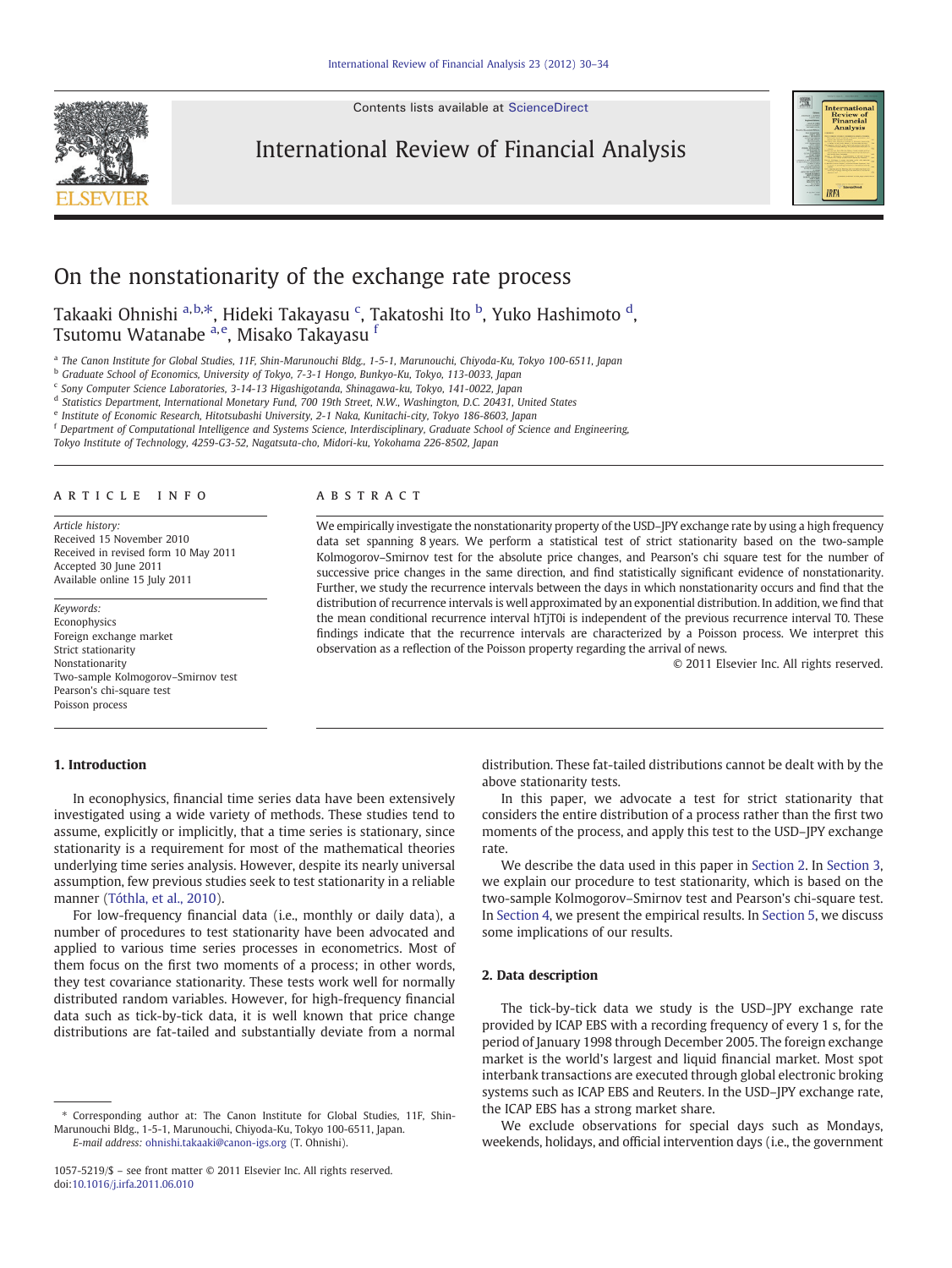<span id="page-1-0"></span>and/or the central bank intervenes in the foreign exchange market in order to stabilize the rate), which are obviously different from regular business days. We analyze the time series of 1-tick price changes of the mid-quote price, which is defined as the average of the best bid and the best ask. The best bid and the best ask, representing the lowest sell offer and highest buy offer respectively, are recorded at the end of onesecond time slice.

In this paper, we focus on the following two time series: The first one is the time series for the absolute price changes, which we refer to as G; second, the time series for the number of successive price changes in the same direction, which we refer to as D. Note that in producing these time series, we drop observations with no price changes. For example, a particular sequence of 14 1-tick price changes

 $\{0.01, 0.02, 0.01, -0.02, 0, -0.03, -0.01, 0.02, 0, 0.02, -0.04, 0.01,$  $-0.02,-0.03$ }

is represented by

 $\{0.01, 0.02, 0.01, 0.02, 0, 0.03, 0.01, 0.02, 0, 0.02, 0.04, 0.01, 0.02, 0.03, \}$ 

in G sequence and

 $\{3, 3, 2, 1, 1, 2\}$ 

in D sequence.

### 3. Stationarity test

One can test stationarity in Gaussian time series processes by measuring any number of simple statistics such as the mean or standard deviation and employing a standard statistical test. However, such an approach is not particularly effective for high-frequency financial time series, because from the seminal work by [Mantegna and](#page--1-0) [Stanley\(1995\)](#page--1-0), we know that the distributions of price changes have fat tails often approximated by a power law [\(Ohnishi et al., 2008](#page--1-0)). Therefore, the procedure for Gaussian processes cannot be applied to high-frequency financial data.

Our analysis is based on a precise definition of stationarity: The joint distribution of any two segments of data of the same length should be identical. Formally, a stochastic process  $X_t$  is called strictly stationary if for any set of times  $t_1, t_2, ..., t_n$  and for any k, the joint probability distributions of  $\{X_{t_1}, X_{t_2},...,X_{t_n}\}$  and of  $\{X_{t_1+k}, X_{t_2+k},...,X_{t_n}\}$  $X_{t_{n}+k}$  coincide. That is, it requires that the joint distribution depends only on time lags. It follows that the mean remains constant, and that the autocorrelation function depends on only time lags, and not on the time index.

Given this definition of stationarity, the test of stationarity may look straightforward: namely, all we have to do is to pick up any two segments of data of the same length, and then to see whether the distributions of G and D are identical across the two segments. However, the test of stationarity is not so simple since the exchange rate exhibits a strong seasonality. It is well known by practitioners and researchers that trading occurs differently even within a day, depending on, for instance, whether it is conducted in the morning or afternoon session. Specifically, we know from the previous studies that the absolute price changes ([Ohnishi et al., 2008](#page--1-0)) and activities [\(Ito & Hashimoto, 2006](#page--1-0)) display an intraday seasonality. Figs. 1 and 2 present the cumulative distributions of G and D respectively, showing clearly that these distributions differ depending on the hour of the day.

One may want to apply some traditional methods of seasonal adjustment, such as X-12-ARIMA, in order to eliminate this intraday seasonality. However, such methods may not be appropriate in this context, since the time series property of G and D may be altered substantially by applying these methods. To avoid such risk, we eliminate the intraday seasonality in a different way. First, we assume



Fig. 1. Cumulative probability distributions of absolute price changes G. The colors represent the different hours of the day.

that the time series can be regarded as approximately stationary at least during the one-hour period. Second, on the basis of this assumption, we divide the entire time series into the subsets with one-hour periods, each of which is identified by hour  $h = 0, 1, \ldots, 23$ and day t. Third, we compare the distributions of G and D for the subset  $(h,t)$  (i.e., the set of observations belonging to hour h of day t) with those for the subset  $(h,t')$  (i.e., the set of observations belonging to hour  $h$  and day  $t'$ ), as illustrated schematically in [Fig. 3.](#page--1-0) Note that we compare the observations belonging to the same hour  $h$ , although they come from different days. In this way, we conduct the stationarity test separately for each  $h$  ( $h = 0, 1, \ldots, 23$ ).

To test for stationarity, we compare the distribution of observations belonging to the subset  $(h,t)$  and that belonging to the subset  $(h,t')$  to examine whether the two distributions are identical. We perform tests by using the two-sample Kolmogorov–Smirnov test for continuous distributions of G and Pearson's chi-square test for discrete distributions of D. The stationarity is determined at a conventional significance level of 5%. The two-sample Kolmogorov–Smirnov test compares two cumulative distribution functions of G; then, the maximum difference between these two cumulative distribution functions yields the P-value. Pearson's chi-square test is performed by considering a histogram of D having 4 bins, that is,  $D=1, D=2, D=3$ , and  $D\geq 4$ . These two tests have the advantage of being nonparametric, and without making assumptions about the distribution function of the data, we get the probability that the two sets of data are drawn from the same distribution.



Fig. 2. Cumulative probability distributions of the number of successive price changes in the same direction D. The colors represent the different hours of the day.